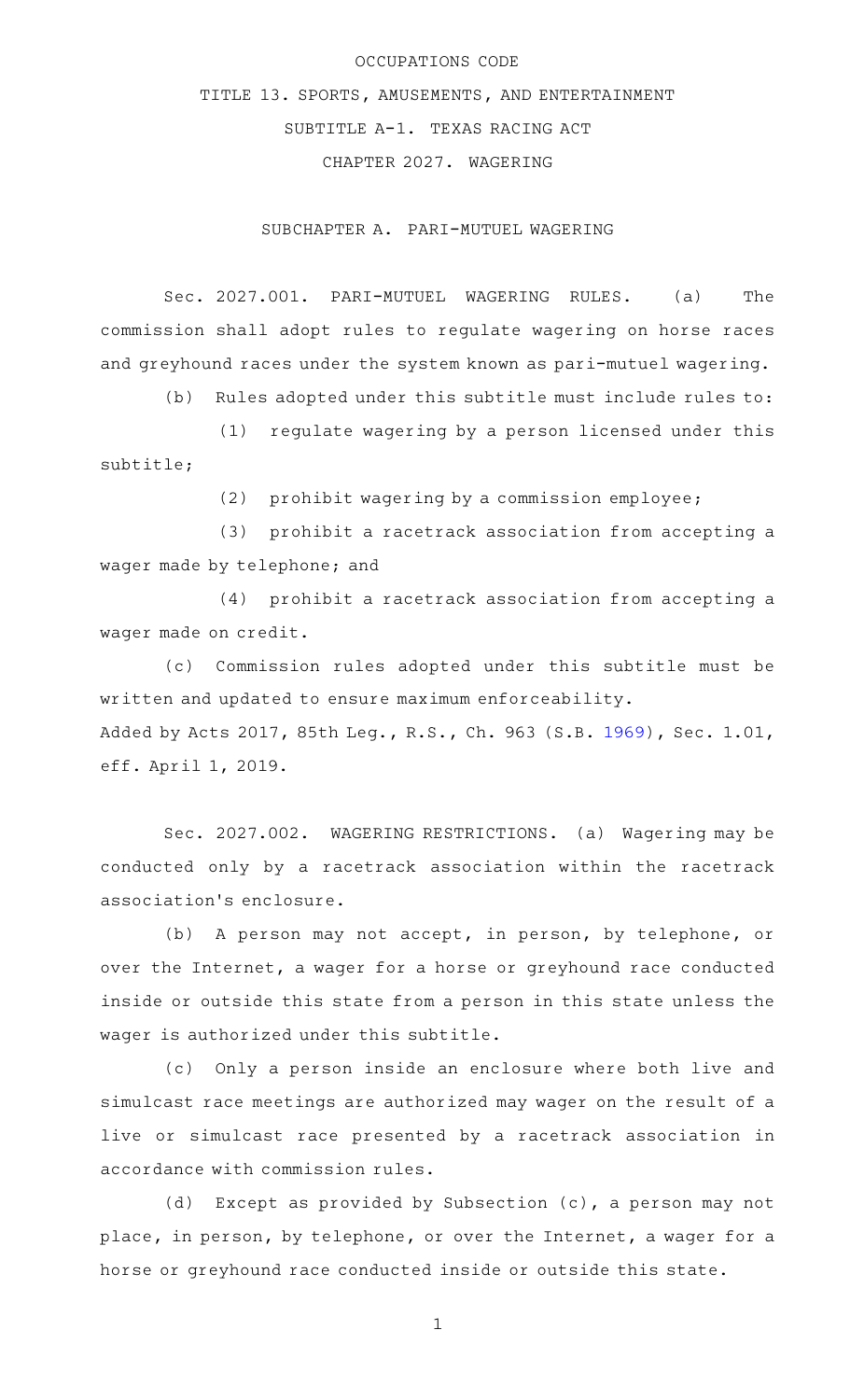Added by Acts 2017, 85th Leg., R.S., Ch. 963 (S.B. [1969](http://www.legis.state.tx.us/tlodocs/85R/billtext/html/SB01969F.HTM)), Sec. 1.01, eff. April 1, 2019.

Sec. 2027.003. WAGERING COMPUTATION EQUIPMENT. (a) Wagering authorized under this chapter may be calculated only by state-of-the-art computational equipment approved by the commission.

(b) The commission may not require the use of a particular make of equipment. Added by Acts 2017, 85th Leg., R.S., Ch. 963 (S.B. [1969](http://www.legis.state.tx.us/tlodocs/85R/billtext/html/SB01969F.HTM)), Sec. 1.01, eff. April 1, 2019.

Sec. 2027.004. AUTOMATED TELLER MACHINES: RULES, LIMITATIONS, AND FEES. (a) The commission shall:

(1) adopt rules providing for the use of automated teller machines in an enclosure; and

(2) limit the use of automated teller machines by allowing a person access only to the person 's checking account at a bank or other financial institution.

(b) A racetrack association that allows an automated teller machine in an enclosure as provided by Subsection (a) shall collect a fee of \$1 for each transaction authorized under that subsection and forward the fee to the commission.

 $(c)$  The commission shall:

(1) adopt rules providing for collection, reporting, and auditing of the transaction fee authorized under Subsection (b); and

(2) deposit the fee collected under Subsection (b) to the credit of the general revenue fund. Added by Acts 2017, 85th Leg., R.S., Ch. 963 (S.B. [1969](http://www.legis.state.tx.us/tlodocs/85R/billtext/html/SB01969F.HTM)), Sec. 1.01, eff. April 1, 2019.

Sec. 2027.005. TICKET INFORMATION RULES. The commission by rule shall prescribe the information to be printed on each pari-mutuel ticket. Added by Acts 2017, 85th Leg., R.S., Ch. 963 (S.B. [1969](http://www.legis.state.tx.us/tlodocs/85R/billtext/html/SB01969F.HTM)), Sec. 1.01,

eff. April 1, 2019.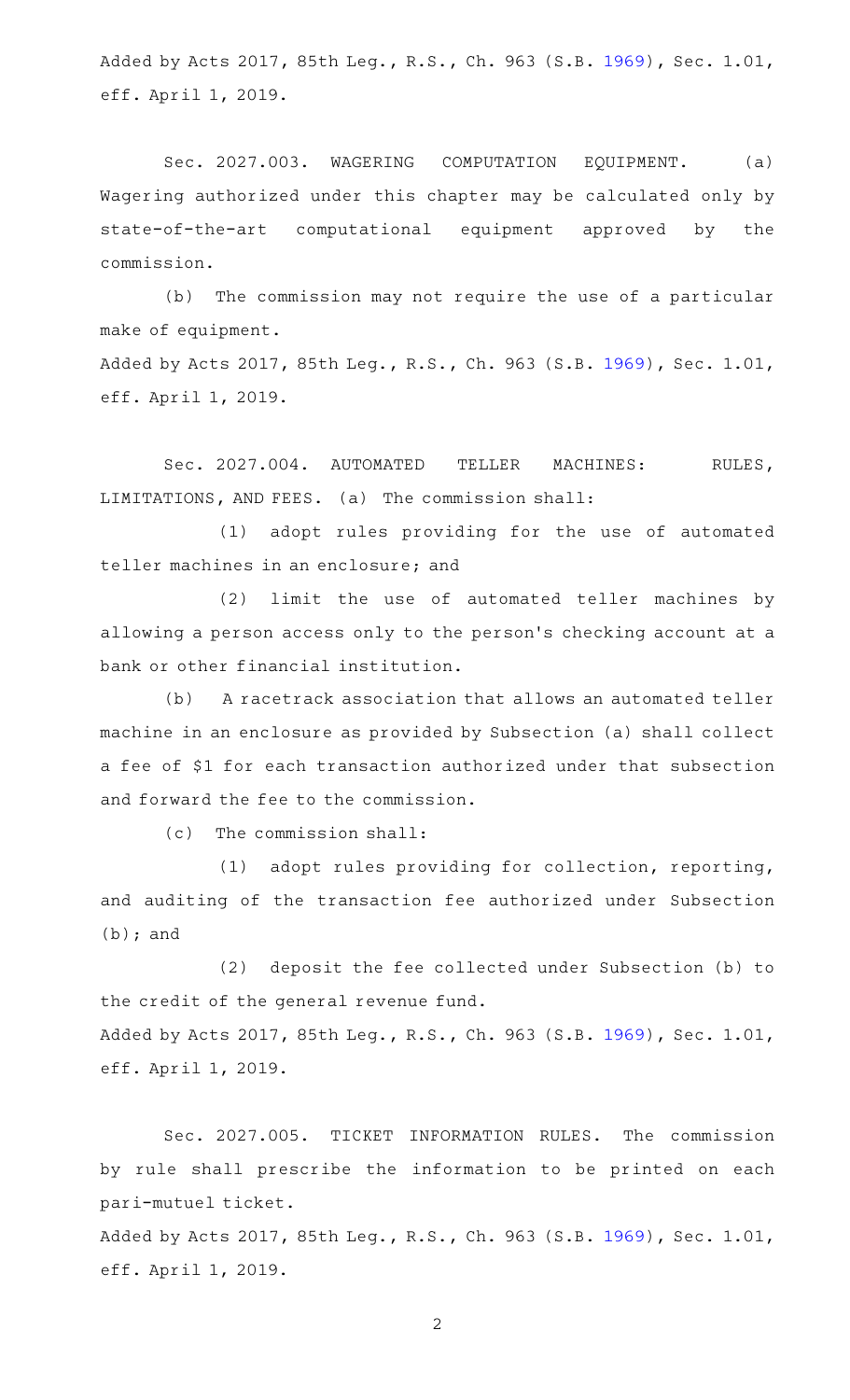Sec. 2027.006. CLAIM AFTER RACE MEETING. (a) A person who claims to be entitled to any part of a distribution from a pari-mutuel pool may, not later than the first anniversary of the day the ticket was purchased, file with the appropriate racetrack association a claim for the money accompanied by a substantial portion of the pari-mutuel ticket sufficient to identify the racetrack association, race, horse or greyhound involved, amount wagered, and type of ticket.

(b) A person who claims to be entitled to money from a pari-mutuel voucher may before the first anniversary of the day the voucher was issued file with the appropriate racetrack association a claim for the money accompanied by a substantial portion of the pari-mutuel voucher sufficient to identify the racetrack association, serial number, date issued, and amount of the voucher.

(c) If the claimant satisfactorily establishes a right to distribution from a pari-mutuel pool, the racetrack association shall pay the amount due the claimant.

(d) If the racetrack association refuses to pay a claimant who has established satisfactorily a right to distribution from a pari-mutuel pool, the claimant may appeal to the commission under procedures prescribed by commission rule.

Added by Acts 2017, 85th Leg., R.S., Ch. 963 (S.B. [1969](http://www.legis.state.tx.us/tlodocs/85R/billtext/html/SB01969F.HTM)), Sec. 1.01, eff. April 1, 2019.

## SUBCHAPTER B. SIMULCAST WAGERING

Sec. 2027.051. SIMULCAST WAGERING RULES. The commission shall adopt rules to license and regulate pari-mutuel wagering on:

(1) races conducted in this state and simulcast to in-state racetrack associations or out-of-state receiving locations; and

(2) races conducted out-of-state and simulcast to in-state racetrack associations. Added by Acts 2017, 85th Leg., R.S., Ch. 963 (S.B. [1969](http://www.legis.state.tx.us/tlodocs/85R/billtext/html/SB01969F.HTM)), Sec. 1.01, eff. April 1, 2019.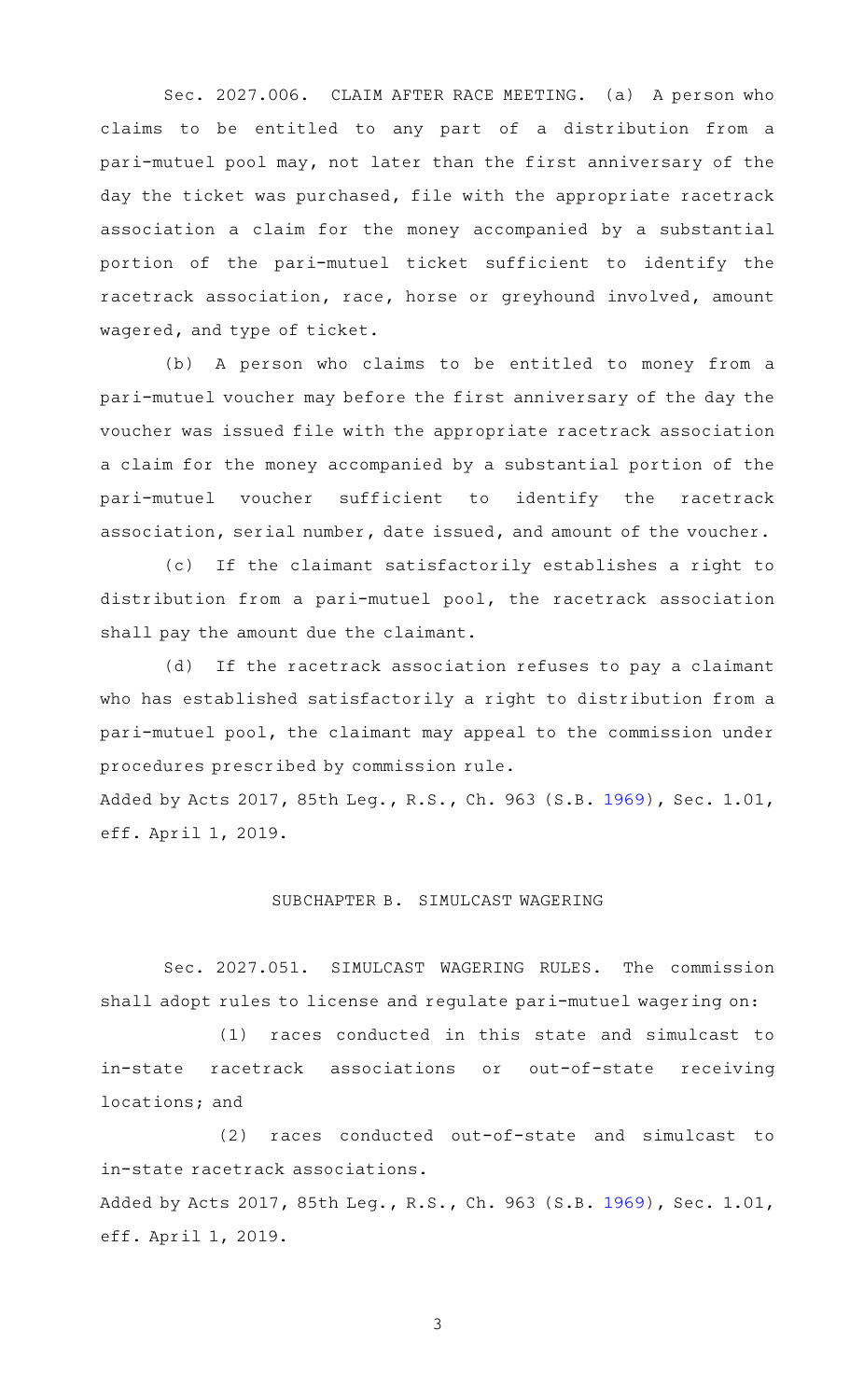Sec. 2027.052. CONSTRUCTION OF LAWS RELATED TO SIMULCAST RACES. (a) This subtitle may not be construed to allow wagering in this state on simulcast races at any location other than a racetrack licensed under this subtitle that has been granted live race dates by the commission.

(b) This subtitle may not be construed to prohibit wagering on:

(1) a simulcast horse race at a greyhound racetrack in this state; or

(2) a simulcast greyhound race at a horse racetrack in this state.

Added by Acts 2017, 85th Leg., R.S., Ch. 963 (S.B. [1969](http://www.legis.state.tx.us/tlodocs/85R/billtext/html/SB01969F.HTM)), Sec. 1.01, eff. April 1, 2019.

Sec. 2027.053. COMMISSION APPROVAL REQUIRED FOR PARI-MUTUEL POOL INCLUSION. (a) With commission approval:

(1) wagers accepted on a simulcast race by any out-of-state receiving location may be included in the pari-mutuel pool for the race at the sending in-state racetrack association; and

(2) wagers accepted by an in-state racetrack association on a race simulcast from out-of-state may be included in the pari-mutuel pools for the race at the out-of-state sending track.

(b) The commission may adopt rules necessary to facilitate the interstate commingling of pari-mutuel pools as provided by Subsection (a).

(c) The racetrack where the wager is made is responsible for reporting and remitting this state 's share of the pari-mutuel pool. Added by Acts 2017, 85th Leg., R.S., Ch. 963 (S.B. [1969](http://www.legis.state.tx.us/tlodocs/85R/billtext/html/SB01969F.HTM)), Sec. 1.01, eff. April 1, 2019.

Sec. 2027.054. REQUIREMENTS AND LIMITATIONS ON SIMULCAST RACES. (a) A horse racetrack may not be required to accept a greyhound simulcast signal. A horse racetrack that offers wagering on interstate greyhound simulcast races must offer wagering on all Texas greyhound races made available for simulcast wagering.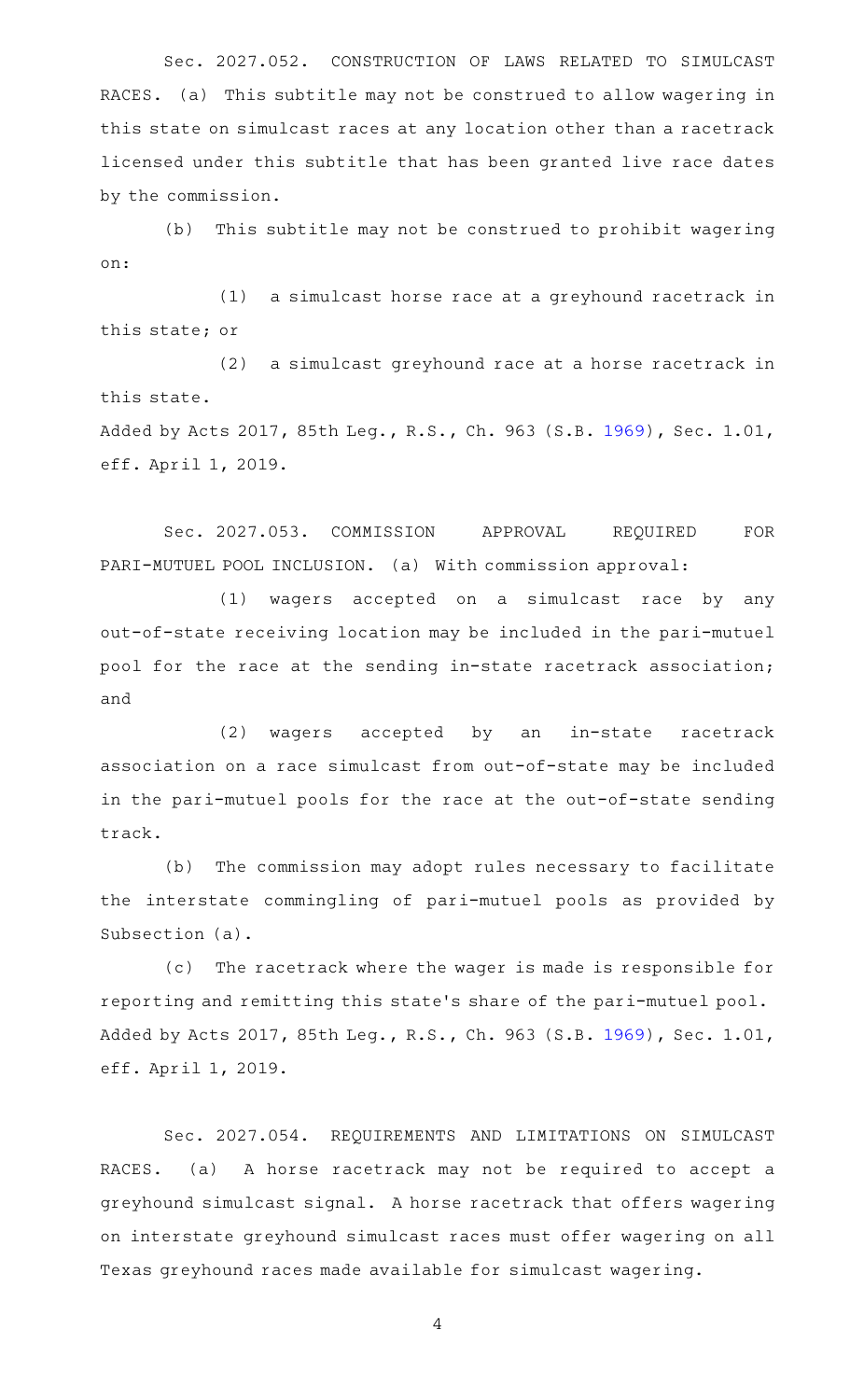(b) A greyhound racetrack may not be required to accept a horse simulcast signal. A greyhound racetrack that offers wagering on interstate horse simulcast races must offer wagering on all Texas horse races made available for simulcast wagering.

(c) The commission may not approve wagering on an interstate simulcast race unless the receiving location consents to wagering on interstate simulcast races at all other receiving locations in this state.

Added by Acts 2017, 85th Leg., R.S., Ch. 963 (S.B. [1969](http://www.legis.state.tx.us/tlodocs/85R/billtext/html/SB01969F.HTM)), Sec. 1.01, eff. April 1, 2019.

Sec. 2027.055. CONTRACT REQUIRED FOR SIMULCAST RACES. (a) Except as provided by this subchapter, a horse racetrack may offer wagering on interstate greyhound race simulcast signals only as provided by a contract with the nearest greyhound racetrack. If an agreement between the racetracks cannot be reached by October 1 of the year preceding the calendar year in which the simulcasting is to occur, the horse racetrack may purchase and offer wagering on greyhound race simulcast signals and shall pay to the nearest greyhound racetrack the amounts specified under Section [2028.202](http://www.statutes.legis.state.tx.us/GetStatute.aspx?Code=OC&Value=2028.202)(c)(1).

(b) Except as provided by this subchapter, a greyhound racetrack may offer wagering on interstate horse race simulcast signals only as provided by a contract with the nearest Class 1 horse racetrack. If an agreement between the racetracks cannot be reached by October 1 of the year preceding the calendar year in which the simulcasting is to occur, the greyhound racetrack may purchase and offer wagering on interstate horse race simulcast signals and shall pay to the nearest Class 1 horse racetrack the amounts specified in Section [2028.202](http://www.statutes.legis.state.tx.us/GetStatute.aspx?Code=OC&Value=2028.202)(b)(1).

(c) Wagering on a simulcast greyhound race at a horse racetrack that conducted its inaugural meet within 12 months of September 1, 1997, or at an operational horse racetrack within 60 miles of that racetrack may be conducted only in accordance with an agreement between the racetracks.

Added by Acts 2017, 85th Leg., R.S., Ch. 963 (S.B. [1969](http://www.legis.state.tx.us/tlodocs/85R/billtext/html/SB01969F.HTM)), Sec. 1.01, eff. April 1, 2019.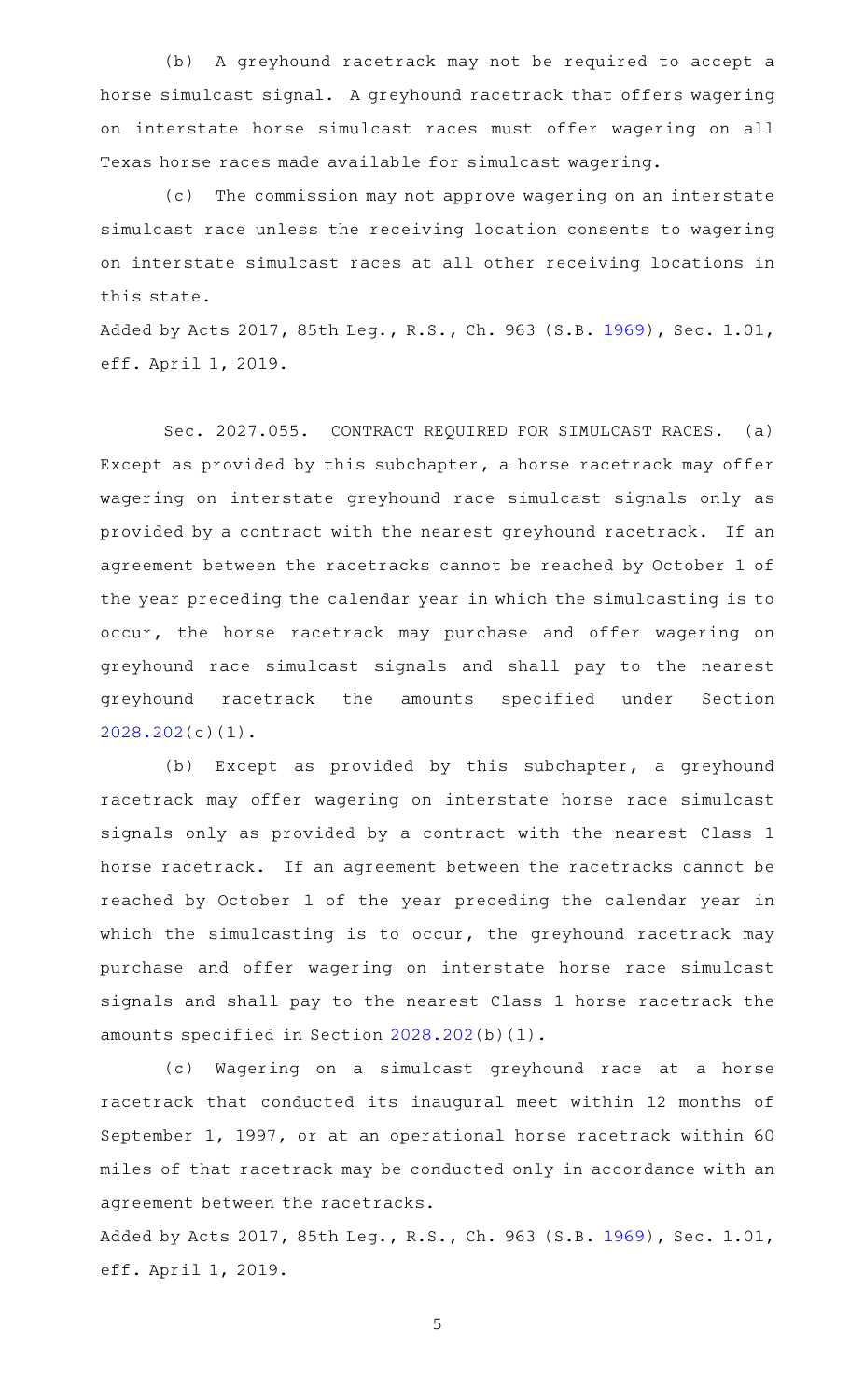Sec. 2027.056. SIMULCAST CONTRACT TERMS AND ARBITRATION. (a) Notwithstanding any other provisions of law, a greyhound racetrack association and the state greyhound breed registry shall by contract agree that each simulcast contract to which the greyhound racetrack association is a party, including a simulcast contract with a horse racetrack association or with another greyhound racetrack association, include terms that provide adequately for:

(1) the development of greyhound racing, breeding, and purses; and

(2) any actual or potential loss of live racing handle based on the racetrack association 's historical live racing schedule and handle in this state.

(b) If a greyhound racetrack association and the state greyhound breed registry fail to reach an agreement under Subsection (a), the racetrack association or the breed registry may submit the contract negotiations for binding arbitration under Chapter [171](http://www.statutes.legis.state.tx.us/GetStatute.aspx?Code=CP&Value=171), Civil Practice and Remedies Code, and commission rules.

(c) The arbitration must be conducted by a board of three arbitrators as follows:

(1) one arbitrator appointed by the greyhound racetrack association;

(2) one arbitrator appointed by the state greyhound breed registry; and

(3) one arbitrator appointed by the arbitrators appointed under Subdivisions (1) and (2).

(d)AAA greyhound racetrack association and the state greyhound breed registry shall each pay its own arbitration expenses. The greyhound racetrack association and the state greyhound breed registry shall equally pay the arbitrator fees and costs.

Added by Acts 2017, 85th Leg., R.S., Ch. 963 (S.B. [1969](http://www.legis.state.tx.us/tlodocs/85R/billtext/html/SB01969F.HTM)), Sec. 1.01, eff. April 1, 2019.

## SUBCHAPTER C. WAGERING PROHIBITIONS